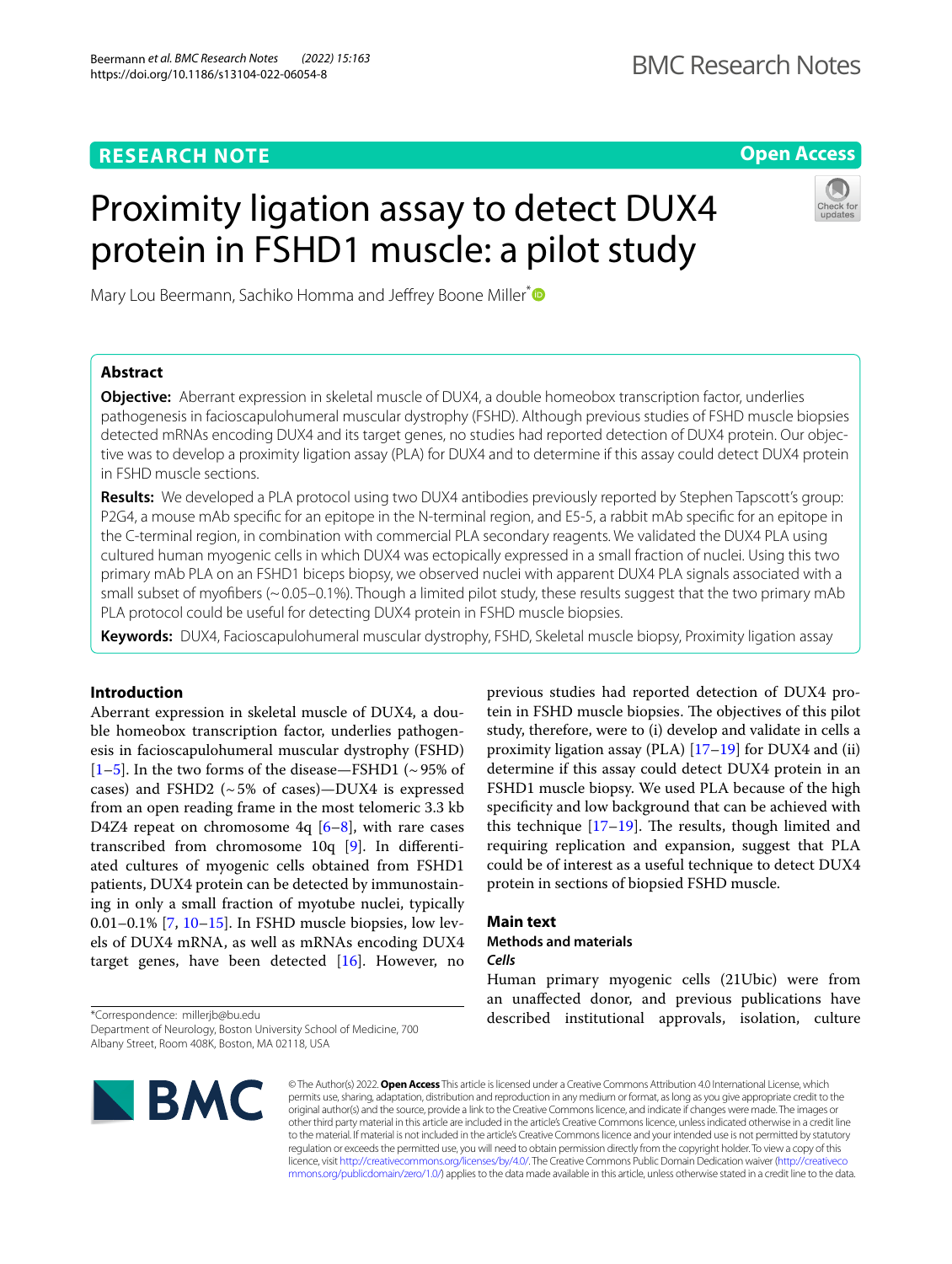conditions, and authentication protocols for these cells [[11–](#page-5-6)[13](#page-5-7), [15,](#page-5-2) [20](#page-5-8)]. Also see Declarations.

# *Biopsies*

The FSHD1 biceps biopsy (#6524) was from a 17 year-old male donor with a very short 16 kb ( $\sim$  5 repeats), D4Z4 length. The unaffected biceps biopsy  $(#9557)$  was from a 33 year-old female donor. Biopsies were provided by Dr. Marina Mora and Dr. Maurizio Moggio (Fondazione IRCCS Ca' Granda Ospedale Maggiore Policlinico, Milan, Italy) through the Telethon Network of Genetic Biobanks and were maintained frozen at −80 °C until sectioned. As noted further under Declarations, biopsies were collected under approved institutional protocols.

## *BacMam vectors*

Two mammalian baculovirus (BacMam) vectors were used. To express full-length DUX4 tagged with a C-terminal V5 epitope in myoblasts, we used a modifed mammalian baculovirus, termed BacMam-DUX4-V5, as described [[13,](#page-5-7) [15,](#page-5-2) [21](#page-5-9), [22](#page-5-10)]. As a negative control, we infected parallel cultures with a separate mammalian baculovirus, termed BacMam-GFP [[13,](#page-5-7) [15](#page-5-2)], which leads to ectopic expressed of GFP. For both baculovirus vectors expression of the ectopic protein was under control of the human CMV-IE1 promoter. The amount of Bac-Mam-DUX4-V5 or BacMam-GFP added to cultures was adjusted so that expression of DUX4 or GFP occurred in  $\sim$  1–2% of the cells in cultures of human primary myoblasts.

# *Antibodies*

Two DUX4 antibodies, both previously generated by Geng et al. [\[23](#page-5-11)], were used in this study: (i) P2G4 (a gift of Dr. Stephen Tapscott) which is a mouse mAb specifc for an epitope in the N-terminal region; and (ii) E5-5 (cat. ab124699, Abcam, Boston MA), which is a rabbit mAb specifc for an epitope in the C-terminal region. Immunostaining for the V5 epitope or GFP were as described [[13,](#page-5-7) [15](#page-5-2), [22](#page-5-10), [24\]](#page-5-12).

## *Preparation of cells for proximity ligation assay*

Undiferentiated 21Ubic myoblasts were grown on porcine gelatin-coated, 4-well permanox chamber slides (cat.177437, Thermo Fisher, Waltham MA) and incubated for 48 h with BacMam-DUX4-V5 or BacMam-GFP, after which the cultures were fxed in 2% paraformalde-hyde in PBS for 10 min at room temperature [\[13,](#page-5-7) [15](#page-5-2)]. After three 5 min washes with PBS, PBS plus 10 mM glycine, and PBS, the cultures were quickly rinsed with deionized water. The fixed cultures were permeabilized in 0.5% Triton X-100 in PBS and then incubated for 30 min at 37 °C in blocking solution, which consisted of 4% normal goat serum (Vector Labs, Burlingame CA), 4% normal horse serum (Vector Labs), 4% bovine serum albumin (Sigma-Aldrich, St. Louis MO), and 0.1% Triton X-100 (Sigma-Aldrich) in PBS. The fixed and blocked cells were incubated overnight at 4 °C with both the N-terminal P2G4 mouse mAb and the C-terminal E5-5 rabbit mAb, each diluted 1:250 and mixed together in blocking solution.

# *Preparation of muscle sections for proximity ligation assay*

Frozen biopsies were embedded in Sakura Tissue-Tek O.C.T. (cat. 27050, Ted Pella Inc. Redding CA), and, using a cryostat,  $10 \mu m$  serial sections were made from each biopsy and collected on ten glass slides at three sections per slide. Slides were air-dried for 30 min and each section was encircled with a Pap Pen (cat. H4000, Vector Labs) to make a well for reagents. Encircled sections were rehydrated in PBS for 10 min, fxed in ice-cold 100% methanol for 10 min, washed for three times at 5 min each with PBS, washed once quickly with deionized water, and then incubated in blocking solution for 30 min at 37 °C. The fixed and blocked muscle sections were incubated overnight at 4 °C with both the N-terminal P2G4 mouse mAb and the C-terminal E5-5 rabbit mAb, each diluted 1:250 and mixed together in blocking solution.

## *Proximity ligation assay*

After overnight incubation at  $4 °C$  with the mixture of mouse P2G4 and rabbit E5-5 mAbs, cells or sections were washed and processed for PLA exactly according to the manufacturer's published protocols [[25,](#page-5-13) [26\]](#page-5-14). PLA reagents, all from Sigma-Aldrich (St. Louis MO), included the following:

- 1) DUO92004. Duolink In Situ PLA Probe Anti-Mouse MINUS, Affinity purified Donkey anti-Mouse IgG  $(H+L)$  (lot A40108).
- 2) DUO92002. Duolink In Situ PLA Probe Anti-Rabbit PLUS, Affinity purified Donkey anti-Rabbit IgG  $(H+L)$  (lot A40406).
- 3) DUO92008. Duolink In Situ Detection Reagents Red. This reagent kit included (i)  $5\times$  Ligation, which contained oligonucleotides that hybridized to the PLA probes and components needed for ligation; (ii)  $1 \times$ Ligase (1 unit/ $\mu$ L); (iii)  $1 \times$  Polymerase (10 units/ $\mu$ L); (iv)  $5\times$  Amplification Red, which contained components needed for rolling circle amplifcation and oligonucleotide probes labeled with red fuorophore that hybridized to the amplifcation product.
- 4) DUO82049. Duolink in situ wash bufers A and B.
- 5) DUO82040. Duolink in situ mounting medium with DAPI.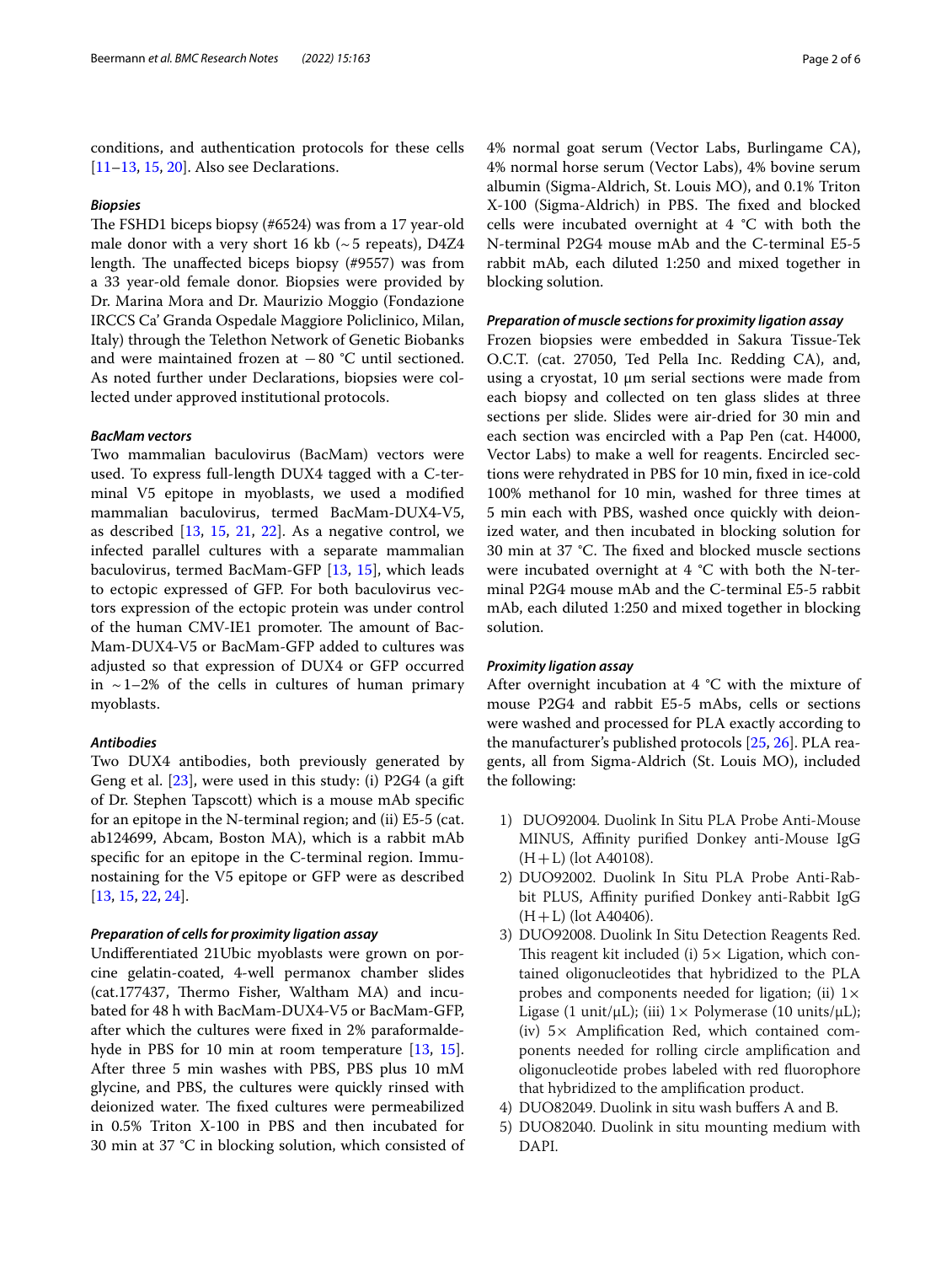Images of cells and sections were acquired using a  $20 \times$ or 40× objective on a Nikon E800 microscope equipped with a Spot camera and software version 5.1 (Diagnostic Instruments Inc., Sterling Heights, Michigan).

# **Results and discussion**

We frst used the two mAb PLA protocol (as described in Methods) on primary human myoblasts that had been incubated for 48 h with an amount of BacMam-DUX4- FL-V5 that, based on V5 immunocytochemistry, generated DUX4 expression in a small percentage  $(-1-2\%)$ of the host cells. In such cultures, we found a similarly small percentage of myoblast nuclei that showed a positive PLA signal for DUX4 (Fig. [1](#page-2-0) and Additional fle [1](#page-4-5): Fig. S1). These nuclear signals had the characteristic pattern of small fuorescent puncta expected for PLA [\[17](#page-5-4), [18\]](#page-5-15). Background staining (i.e., non-nuclear) was almost absent (Fig. [1](#page-4-5) and Additional file 1: Fig. S1). The PLA signal was inhomogeneously distributed within most nuclei, with diferent regions showing lower or higher densities of PLA puncta. The degree of intra-nuclear signal inhomogeneity varied among nuclei (e.g. compare Fig. [1B](#page-2-0)–F). Standard immunofuorescence assays with mAb E5-5 also show inhomogeneity in DUX4 distribution within many individual nuclei [\[13,](#page-5-7) [15](#page-5-2), [24\]](#page-5-12). As controls, we noted that nuclear PLA signals were not found when (i) mouse mAb P2G4 was replaced with an anti-GFP antibody or (ii) the myoblasts were incubated with BacMam-GFP instead of BacMam-DUX4-FL-V5. Thus, the two primary mAb PLA protocol showed low background and high specifcity for BacMam-mediated DUX4 protein expression in myoblasts.

Encouraged by these PLA results with myoblasts, we next used the two primary mAb PLA protocol on sections of FSHD1 and unafected muscle biopsies (see Methods). Histological analyses of sections from the FSHD1 biopsy (Additional fle [1](#page-4-5): Fig. S2) showed minimal myopathic changes [\[27\]](#page-5-16), including a small percentage of angular (possibly atrophic) myofbers, as well as occasional central nucleate myofibers. There was little or no evidence of extensive fber rounding, perivascular infammation, or fatty replacement.

When examining PLA signals on sections of this FSHD1 biceps muscle, we observed a small number of nuclei with PLA signals that were well above background and entirely within the nuclear boundary (Figs. [2](#page-3-0), [3\)](#page-3-1). In some nuclei, the PLA signal was evidently composed of multiple puncta (e.g. Figs. [2](#page-3-0)D, [3C](#page-3-1)), though, in others, puncta in the PLA signal were not well-resolved. When compared to PLA of myoblasts (Fig. [1](#page-2-0)), the individual PLA puncta in sections were generally less-well resolved, perhaps due to the varied orientations and greater thickness of muscle nuclei vs. the nuclei in cultured myoblasts.



<span id="page-2-0"></span>Also, nuclei with positive PLA signals were located at different depths in the sections, so diferent image planes were needed to visualize puncta when more than one PLA-positive nucleus was present within a single 40X microscope field (Additional file  $1:$  Fig. S3). The methanol fxation used for the muscle sections also may have limited resolution vs. the paraformaldehyde fxation used for myoblasts.

On sections analyzed by PLA, the non-nuclear signals were generally low, consisting of scattered individual puncta, difuse fuorescence in myofbers damaged during sectioning, and, on a minority of myofbers, regions of the cell border (Additional fle [1](#page-4-5): Fig. S4). When we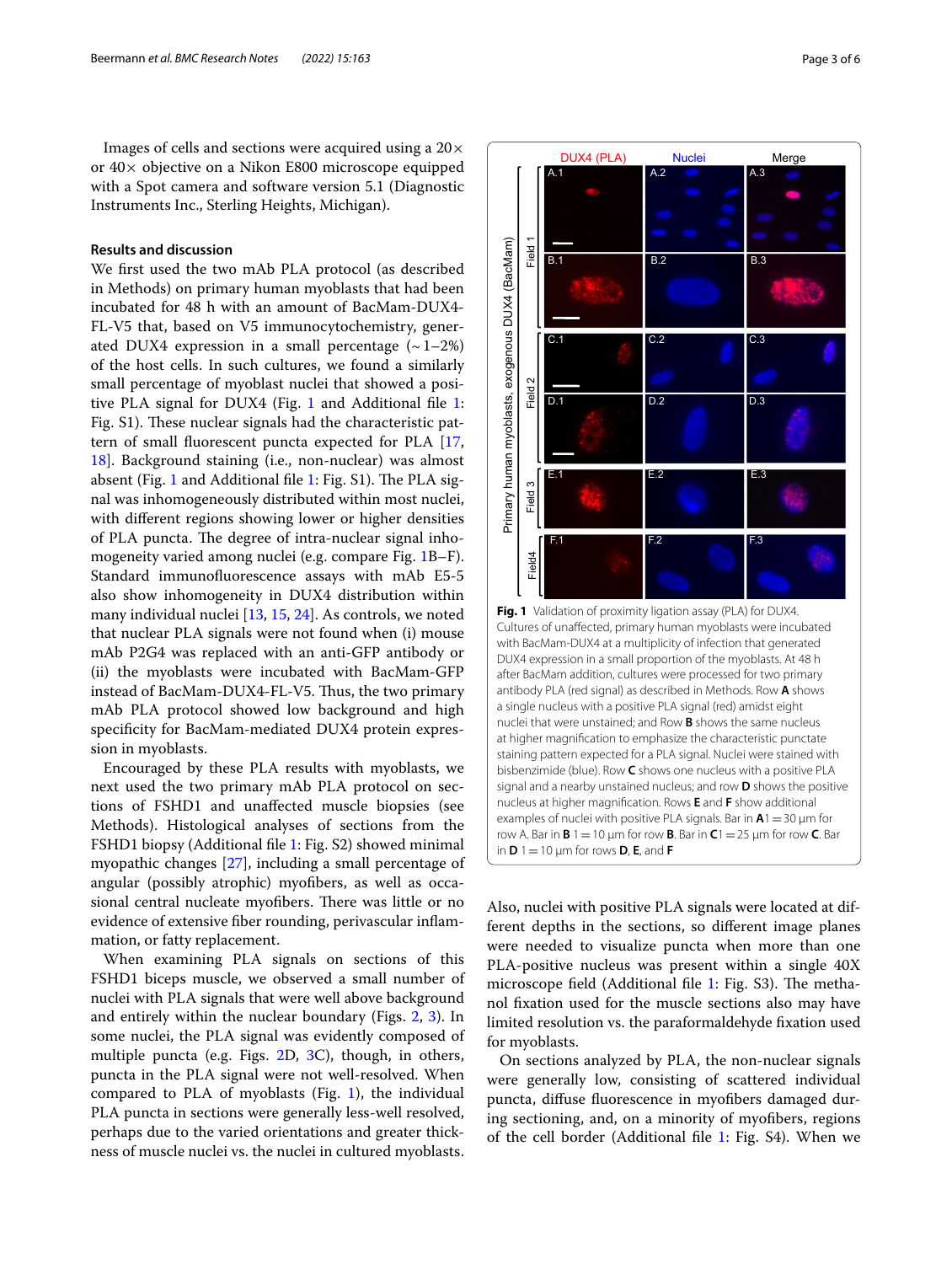

<span id="page-3-0"></span>felds 1–3). Sections of biceps muscle obtained from a FSHD1 donor were processed for two primary antibody PLA and nuclei were stained with bisbenzimide. As indicated, each row includes images of a single feld showing the DUX4 PLA signal (red), nuclei (blue), and merged PLA and nuclei signals. For feld 1, row **A** shows a single nucleus with a positive PLA signal (red), as well as one nearby nucleus that was unstained; and Row **B** shows the positive nucleus at higher magnifcation. For feld 2, row **C** shows one nucleus with a positive PLA signal amid several nearby unstained nuclei; and row **D** shows the positive nucleus at higher magnifcation. For feld 3, row **E** shows an additional example of a nucleus with a positive PLA signal with three nearby unstained nuclei; and row **F** shows the positive signal at higher magnification. Bar in  $A$  1 = 10  $\mu$ m for row A. Bar in  $B$ 1 = 4  $\mu$ m for row **B**. Bar in  $C1 = 10$  µm for row C. Bar in  $D1 = 4$  µm for row D. Bar in  $E 1 = 10 \mu m$  for row E. Bar in  $F.1 = 3.3 \mu m$  for row F



<span id="page-3-1"></span>analyzed sections of the unafected muscle biopsy by PLA, we observed similar non-nuclear background, but we did not observe any nuclei with PLA signals.

We enumerated myofbers and DUX4-positive nuclei on four sections and found that  $\sim 0.05-0.1\%$  of the FSHD1 myofbers were associated with DUX4-positive nuclei (~8000 myofbers had 6 DUX4-positive nuclei).

The two primary mAb protocol we developed appears to have good specifcity for DUX4 protein in nuclei coupled with a low background on both cultured myoblasts and muscle sections. In earlier preliminary work, we also attempted to analyze muscle sections with standard single (mAb E5-5) and double (mAbs E5-5 and P2G4) immunofuorescence, as well as with a variation of the PLA protocol that used only single primary mAb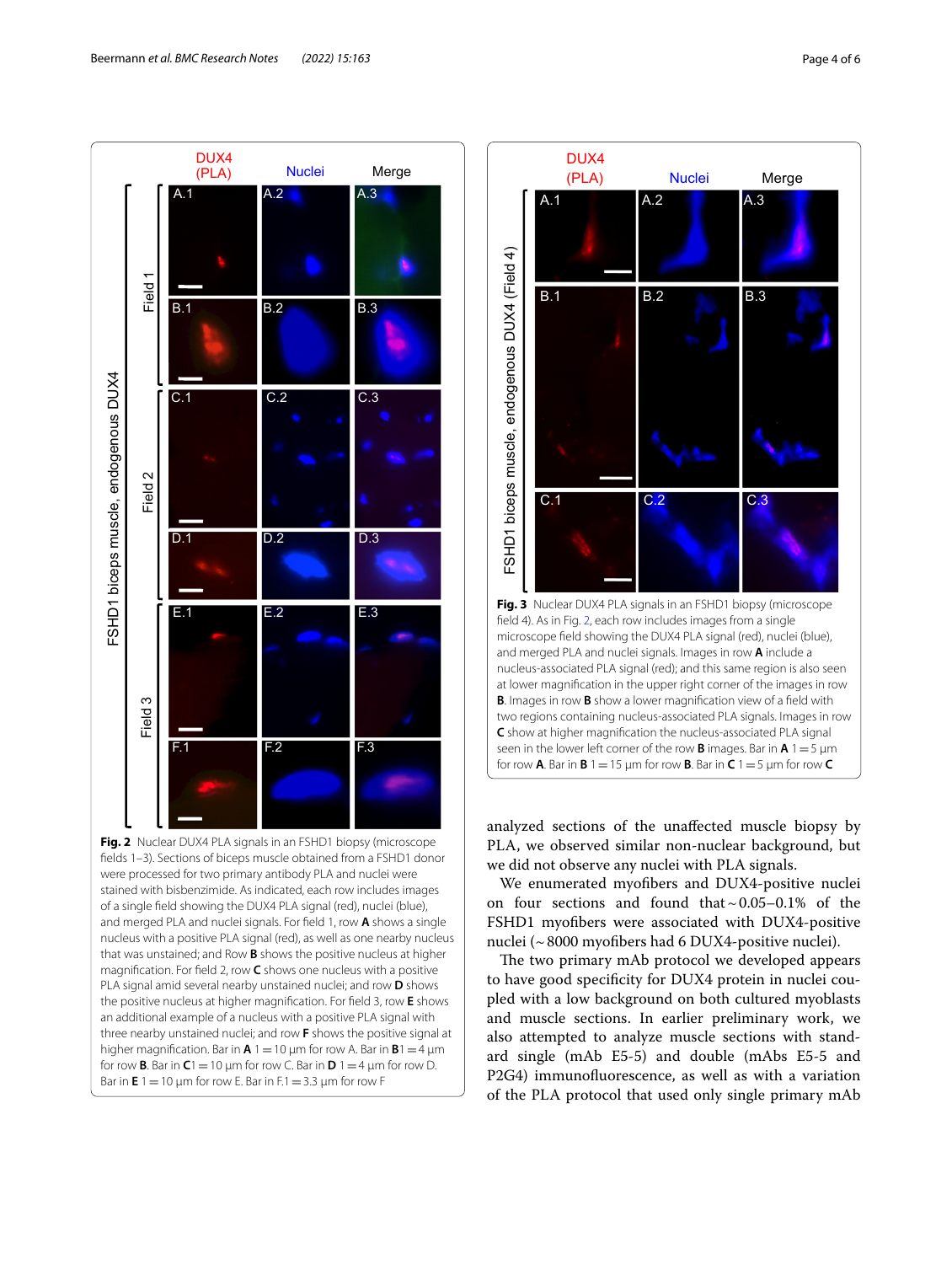(E5-5) with two secondary mAbs. Despite rare detection of DUX4-positive nuclei, each of these alternatives was limited by much higher background, particularly at myofber surfaces and along connective tissue, than was seen with the two primary mAb PLA protocol reported here. As described in the Limitations section, we recognize that this study needs to be extended and replicated. Although we are not able to continue these studies (due to P.I. retirement), we have presented our initial work both because detection of DUX4 protein in FSHD muscle samples has not previously been reported and because our PLA protocol could prove useful to other investigators in further studies of FSHD pathogenesis.

# **Limitations**

Additional experiments are needed to overcome the limitations of this  $n=1$  pilot study. In particular, to replicate and extend confdence in these initial results, the two primary mAb PLA should be carried out on biopsies from many additional FSHD and unafected donors. Coupling DUX4 PLA and mRNA analyses of each biopsy could determine how closely correlated the number of DUX4 positive nuclei is to the level of DUX4 mRNA. In addition, positive results from PLA analyses of one or more of the mouse models in which human DUX4 is expressed [[28–](#page-5-17)[32](#page-5-18)] could increase confidence in specificity of the protocol. Co-staining the PLA sections for dystrophin by immunofuorescence could be used to determine if the DUX4-positive nuclei are located within myofbers. Future studies would also be strengthened by using confocal microscopy to increase resolution and to allow three-dimensional reconstruction of PLA signals within myonuclei.

#### **Abbreviations**

PLA: Proximity ligation assay; FSHD: Facioscapulohumeral muscular dystrophy.

# **Supplementary Information**

The online version contains supplementary material available at [https://doi.](https://doi.org/10.1186/s13104-022-06054-8) [org/10.1186/s13104-022-06054-8](https://doi.org/10.1186/s13104-022-06054-8).

<span id="page-4-5"></span>Additional file 1. Additional figures.

#### **Acknowledgements**

We thank Dr. Stephen Tapscott (Fred Hutchinson Cancer Research Center) for the gift of the N-terminal DUX4 mAb P2G4; Dr. Frederick M. Boyce (Massachusetts General Hospital) for generating and providing BacMam-DUX4-V5 and BacMam-GFP; and Michaela Welch (Boston University School of Medicine) for help with initial studies using PLA in our laboratory. Muscle biopsies were provided through the biobank: "Cells, tissues, and DNA from patients with neuromuscular diseases", which is a member of the Telethon Network of Genetic Biobanks (project no. GTB12001, funded by Telethon Italy) and of the EuroBioBank network. In particular, we thank Dr. Marina Mora and Dr. Maurizio Moggio (Fondazione IRCCS Ca' Granda Ospedale Maggiore Policlinico, Milan, Italy), as well as the anonymous tissue donors, for providing the FSHD1 and unafected biceps biopsies through the biobank.

#### **Author contributions**

JBM conceived the study. SH arranged for provision of biopsies and performed histological and immunofuorescence studies of biopsy sections. MLB performed PLA assays on cells and biopsies. MLB and JBM carried out fuorescence microscopy and photography of PLA specimens. JBM prepared fgures and wrote the original draft of the manuscript. All authors reviewed and edited the manuscript. SH and JBM acquired funding. All authors read and approved the fnal manuscript.

## **Funding**

This work was supported by the Muscular Dystrophy Association [#606383 to J.B.M.]; the National Institutes of Health (NIH) [R01AR062587 to Peter L. Jones with a subcontract to J.B.M.]; and the FSHD Society [FSHS-82016 to S.H.].

#### **Availability of data and materials**

All data generated or analyzed during this study are included in this published article and its Additional fle [1.](#page-4-5)

## **Declarations**

#### **Ethics approval and consent to participate**

All human cells and biopsies were anonymized prior to our receipt with no personal identifying information available to us. In addition, the cells and biopsies had been produced prior to our study and had been collected under protocols approved by the appropriate institution that included informed donor consent and approval to publish results in accordance with standards of the Helsinki Declaration. Because our studies were of human materials that were obtained from biobanks and for which personal identifcation data were not obtainable by us, the studies were classifed as exempt from Human Studies review by the Boston University Institutional Review Board in accordance with US Department of Heath and Human Services policy.

#### **Consent for publication**

Not applicable.

#### **Competing interests**

Authors declare no conficts of interest.

Received: 10 March 2022 Accepted: 26 April 2022 Published online: 10 May 2022

#### **References**

- <span id="page-4-0"></span>1. Campbell AE, Belleville AE, Resnick R, Shadle SC, Tapscott SJ. Facioscapulohumeral dystrophy: activating an early embryonic transcriptional program in human skeletal muscle. Hum Mol Genet. 2018;27(R2):R153–62.
- 2. Himeda CL, Jones PL. The genetics and epigenetics of facioscapulohumeral muscular dystrophy. Annu Rev Genomics Hum Genet. 2019;20:265–91. [https://doi.org/10.1146/annur](https://doi.org/10.1146/annurev-genom-083118-014933) [ev-genom-083118-014933](https://doi.org/10.1146/annurev-genom-083118-014933).
- 3. Greco A, Goossens R, van Engelen B, van der Maarel SM. Consequences of epigenetic derepression in facioscapulohumeral muscular dystrophy. Clin Genet. 2020;97(6):799–814. <https://doi.org/10.1111/cge.13726>.
- 4. Wang LH, Tawil R. Current therapeutic approaches in FSHD. J Neuromuscul Dis. 2021;8(3):441–51. <https://doi.org/10.3233/JND-200554>.
- <span id="page-4-1"></span>5. Banerji CRS, Zammit PS. Pathomechanisms and biomarkers in facioscapulohumeral muscular dystrophy: roles of DUX4 and PAX7. EMBO Mol Med. 2021;13(8): e13695.<https://doi.org/10.15252/emmm.202013695>.
- <span id="page-4-2"></span>6. Lemmers RJ, van der Vliet PJ, Klooster R, Sacconi S, Camaño P, Dauwerse JG, Snider L, Straasheijm KR, van Ommen GJ, Padberg GW, Miller DG, Tapscott SJ, Tawil R, Frants RR, van der Maarel SM. A unifying genetic model for facioscapulohumeral muscular dystrophy. Science. 2010;329(5999):1650–3.
- <span id="page-4-4"></span>7. Snider L, Geng LN, Lemmers RJ, Kyba M, Ware CB, Nelson AM, Tawil R, Filippova GN, van der Maarel SM, Tapscott SJ, Miller DG. Facioscapulohumeral dystrophy: incomplete suppression of a retrotransposed gene. PLoS Genet. 2010;6(10):e1001181.
- <span id="page-4-3"></span>8. Lemmers RJ, Tawil R, Petek LM, Balog J, Block GJ, Santen GW, Amell AM, van der Vliet PJ, Almomani R, Straasheijm KR, Krom YD, Klooster R, Sun Y,